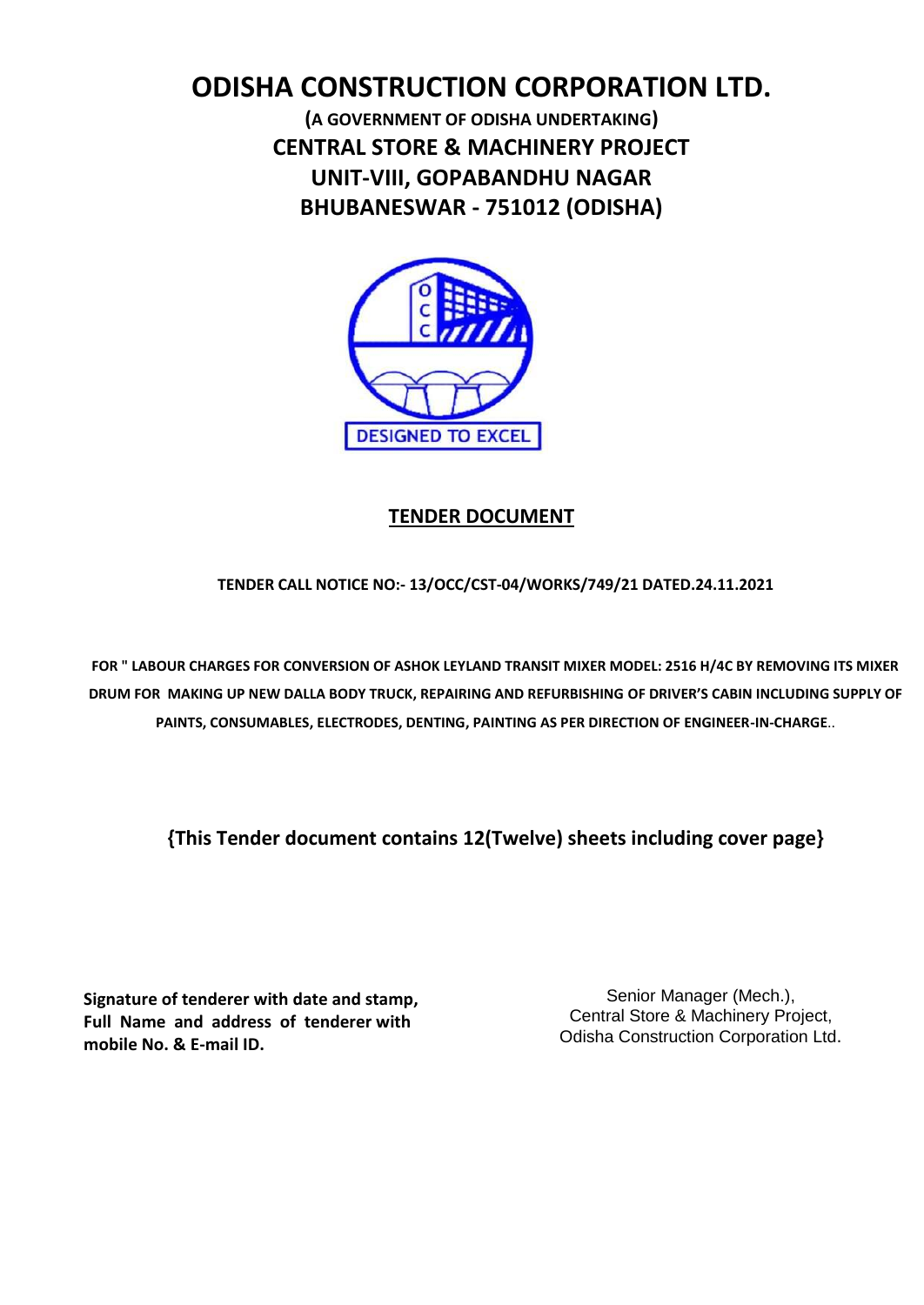# **ODISHA CONSTRUCTION CORPORATION LTD. (A GOVERNMENT OF ODISHA UNDERTAKING)**

**CENTRAL STORE & MACHINERY PROJECT,**

**BHUBANESWAR – 751012 (ODISHA)**

#### **Tender call notice No.13/OCC/CST-04/WORKS/749/21 dated 24.11.2021**

- Name of work : LABOUR CHARGES FOR CONVERSION OF ASHOK LEYLAND TRANSIT MIXER MODEL: 2516 H/4C BY REMOVING ITS MIXER DRUM FOR MAKING UP NEW DALLA BODY TRUCK, REPAIRING AND REFURBISHING OF DRIVER'S CABIN INCLUDING SUPPLY OF PAINTS, CONSUMABLES, ELECTRODES, DENTING, PAINTING AS PER DIRECTION OF ENGINEER-IN-CHARGE**.**
- 1. On behalf of M/s Odisha Construction Corporation Ltd. ("OCCL"), the Senior Manager (Mech.), Central Store & Machinery Project, Bhubaneswar-751012 (Odisha) invites sealed tender from the interested tenderers for the following works.

| SI.<br>No. | Name of the work                                  | Cost of document +<br>CGST @ 9%+ SGST<br>@ 9% in Rs. | Period of<br>completion. |
|------------|---------------------------------------------------|------------------------------------------------------|--------------------------|
| 1          | LABOUR CHARGES FOR CONVERSION OF ASHOK LEYLAND    |                                                      |                          |
|            | TRANSIT MIXER MODEL: 2516 H/4C BY REMOVING ITS    |                                                      | 01                       |
|            | MIXER DRUM FOR MAKING UP NEW DALLA BODY TRUCK,    | $708/-$                                              | (One)                    |
|            | REPAIRING AND REFURBISHING OF DRIVER'S CABIN      |                                                      | Month                    |
|            | INCLUDING SUPPLY OF PAINTS,<br>CONSUMABLES,       |                                                      |                          |
|            | ELECTRODES, DENTING, PAINTING AS PER DIRECTION OF |                                                      |                          |
|            | ENGINEER-IN-CHARGE.                               |                                                      |                          |

- 2. The tender document may be purchased from the office of the Senior Manager (Mech.), Odisha Construction Corporation Ltd., Central Store & Machinery Project, Bhubaneswar-751012 during office hours from **24.11.2021** to **30.11.2021** (up to **1.00 PM** of **30.11.2021**) on payment of non-refundable cost of tender document as indicated in the table above in shape of Demand Draft drawn on any Nationalized / Scheduled bank payable at Bhubaneswar only in favour of **Odisha Construction Corporation Ltd.- Project Account** or may be deposited by cash in concerned office. Interested tenderers may obtain further information, if any, from the undersigned.
- 3. The tender document may be downloaded from OCCL website **[www.odishaconstruction.com](http://www.odishaconstruction.com/)** and nonrefundable cost of tender document amounting to **Rs. 708/-** (Rupees seven hundred eight) only inclusive of CGST @ 9% & SGST @ 9% in shape of Account Payee Demand Draft drawn on any nationalized / scheduled bank payable at Bhubaneswar only in favour of **Odisha Construction Corporation Ltd.-Project Account** may be deposited along with the tender.
- 4. The tender must be submitted to the Senior Manager(Mech.), Odisha Construction Corporation Ltd., Central Store & Machinery Project, Bhubaneswar-751012 (Odisha) on or before **3.00 PM** on **30.11.2021** and will be opened on the same day at **4.00 PM** in the presence of the tenderers, who may like to be present. If there will be a public holiday on the last date of sale of tender document and receipt & opening of the tender as specified above, the tender document will be sold and tender will be received & opened on the next working day at the same time and venue.

Signature of the "Tenderer with full name, date and seal with mobile No. & E-mail ID.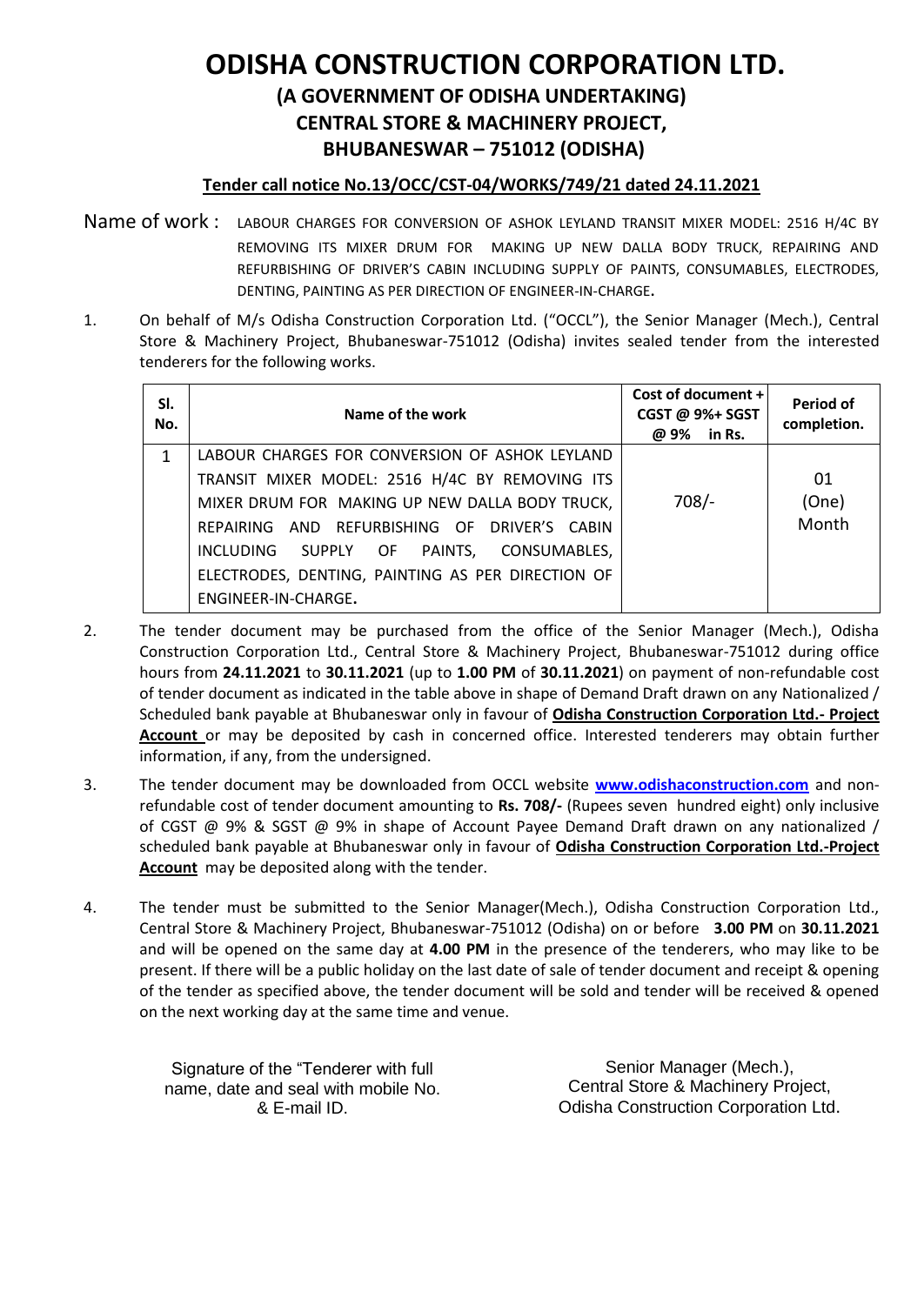- 5. Intending tenderers are required to furnish the following along with their tender.
- (i) Earnest money deposit
- (ii) Cost of tender document duly signed & stamped on each page
- (iii) Copy of valid GST registration certificate
- (iv) Copy of PAN card
- (v) Copy of document indicating residential address
- (vi) Details of Earnest Money Deposit (EMD) in prescribed format available in the tender document
- (vii) Complete tender document duly filled-in and signed on each page by the tenderer or his/their power of attorney holder with date, full name, designation and official seal.
- 6. The intending bidder is to quote rates in enclosed blank price schedule format.
- 7. The successful bidder shall have to execute the work as per scope of work, terms and conditions of agreement & direction of Engineer-in-Charge.
- 8. The successful bidder should submit detail work programme to Engineer-in-Charge for approval.
- 9. The Job-worker should furnish rate analysis for the work along with tender.
- 10. The SSI/NSIC/MSME units participating in tender are not entitled for exemption from payment of EMD/ Security Deposits/ Tender Paper costs as communicated vide DOWR Letter No. IIM-24/ 2018-14318/WR dated 24.05.2018 & Head Office Letter No.5502/OCC/ CW-02/09(Vol-V)(WE) dated 30.05.2018.
- 11. The authority reserves absolute right to accept or reject any or all tender without assigning any reason thereof.
- 12. Any dispute arising out of this tender or order thereof is to be settled in proper court under the jurisdiction of Odisha High Court at Cuttack or courts under the jurisdiction of Odisha High Court at Bhubaneswar only.

Signature of the "Tenderer with full name, date and seal with mobile No. & E-mail ID.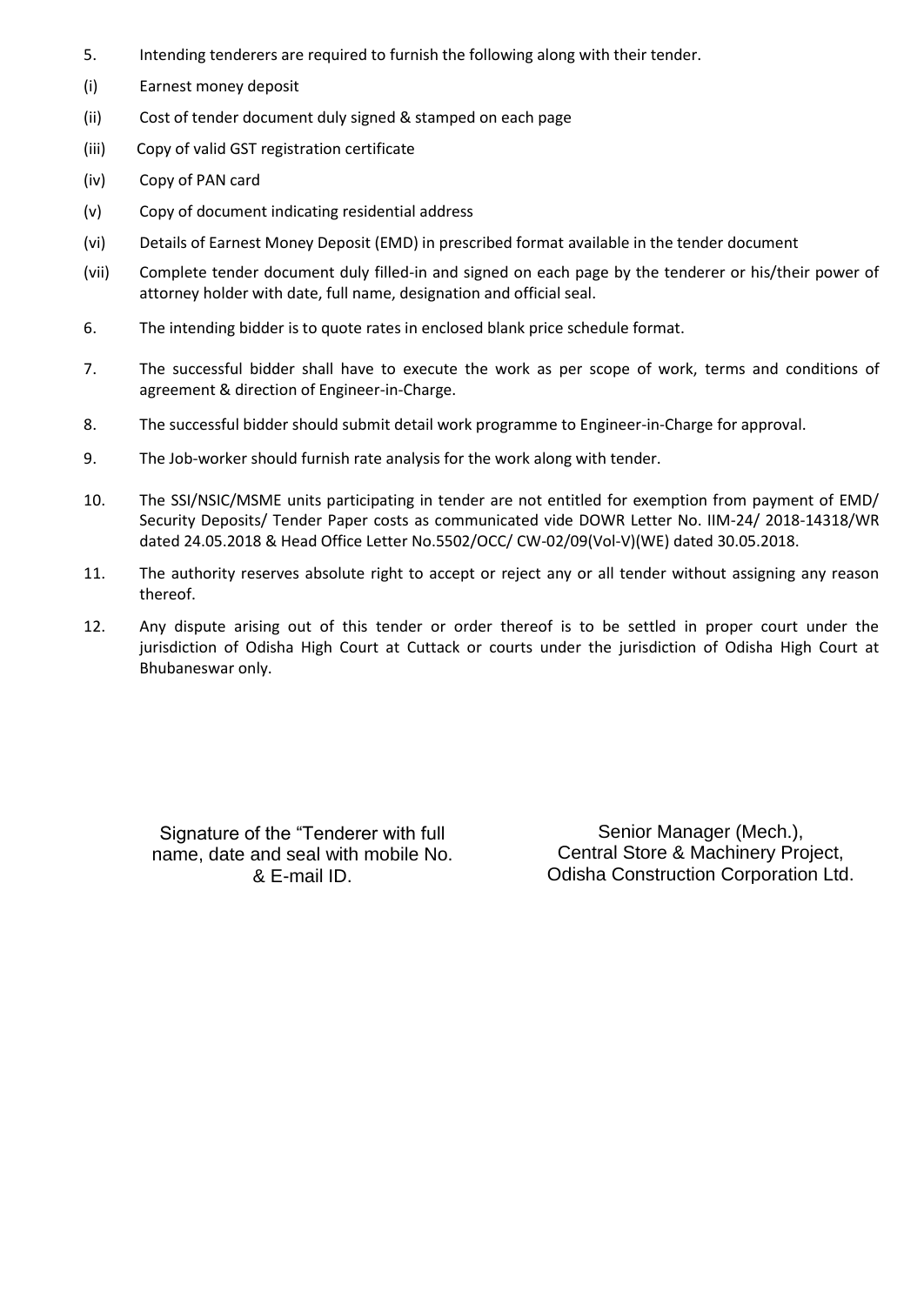## **ODISHA CONSTRUCTION CORPORATION LTD. (A GOVERNMENT OF ODISHA UNDERTAKING) CENTRAL STORE & MACHINERY PROJECT UNIT-VIII, GOPABANDHU NAGAR BHUBANESWAR – 751012 (ODISHA)**

#### **Tender call notice No.13/OCC/CST-04/WORKS/749/21 dated 24.11.2021**

On behalf of M/s Odisha Construction Corporation Ltd. ("OCCL''), the Senior Manager (Mech.), Central Store & Machinery Project, Gopabandhu Nagar, Unit-VIII, Bhubaneswar-751012 invites sealed tenders through Registered Post/Speed Post from intended Tenderers for **"**Conversion Of Ashok Leyland Transit Mixer Model: 2516 H/4C by removing its mixer drum and making up dalla body truck as per direction of Engineeer-in-Charge**"** by supplying profile Dalla on 2516 Ashok Layland Length: 16'5", Height : 2'6", width: as per dash board size as per price bid, as under, so as to reach the office of the undersigned only on or before **30.11.2021.**

The cost of tender document i.e., (Non-refundable) Rs.600.00 plus GST (@ 18% Rs.108.00, total amounting to Rs.708.00 (Rupees Seven hundred eight) only in shape of A/C payee Demand Draft drawn in favour of "**Odisha Construction Corporation Ltd**" from any Nationalized Bank / Scheduled Bank payable at Bhubaneswar, or may be deposited cash in the concerned office should be submitted along with the tender document. Otherwise, the tender submitted by the tenderer will be rejected.

The sealed tenders can be submitted to the undersigned through Registered post/ Speed Post/Drop Box only so as to reach on or before **30.11.2021** by **3.00 PM.** Odisha Construction Corporation Ltd. shall be responsible for delay in delivery of tender within the scheduled date. The tenders will not be received after the stipulated date and time. The tenders will be opened at **4.00 P.M** on **30.11.2021** in the office of the undersigned in the presence of the tenderers or their authorized representatives. If the date of opening of Tender happens to be a public holiday, then the tenders shall be opened on next working day at the scheduled time and venue.

OCCL reserves the right to reject any or all tenders without assigning any reason thereof.

Signature of the "Tenderer with full name, date and seal with mobile No. & E-mail ID.

 Odisha Construction Corporation Ltd. Senior Manager (Mech.), Central Store & Machinery Project,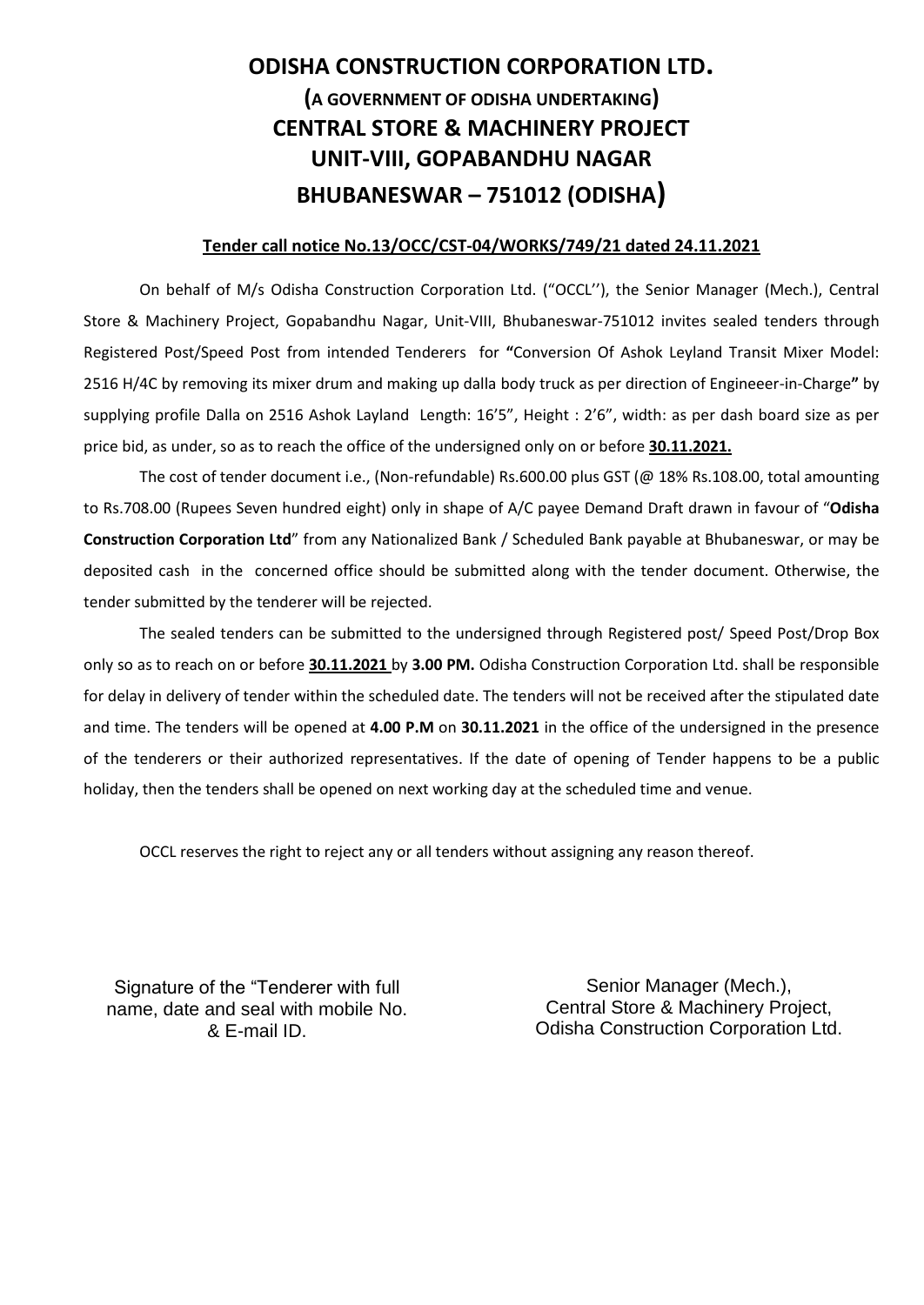## **SCOPE OF WORK AND TERMS & CONDITIONS**

- 1) The drum & engine of transit mixer machine will be dismantled in Central Store premises & the same will be handed over to bidder in his workshop and the bidder will have to dismantle the materials of the machine as per requirement for erection of new Truck Dalla. Prior to handing over the chassis the bidder has to inspect the same in our office premises and handover a receipt with fully particular of the chassis to the Senior Manager (Mech.) for reference and record.
- 2) All arrangements for dismantling with required tool, tackles, manpower will be provided by the bidder in his workshop. No extra cost will be paid by OCCL.
- 3) The bidder may inspect the transit mixer stationed at Central Store premises before quoting their rates.
- 4) The bidder has to quote the rate as per the scope of work indicated in the price schedule.
- 5) The rates quoted shall be valid for 30 (Thirty) days.
- 6) The structural materials will be supplied by OCCL but consumables like paint Electrode Welding Machine, Electric Power will be borne by the tenderer.
- 7) Payment: 100% payment shall be made to the firm after satisfactory completion of the work. Advance payments/ part payments cannot be made under any circumstances.
- 8) The work shall be completed within 30 (Thirty) days from the date of letter of intent or work order.
- 9) Any dispute arising out of this quotation or order thereof is to be settled in proper court under the jurisdiction of Odisha High Court at Cuttack or courts under the jurisdiction of Orissa High Court at Bhubaneswar only.

Signature of the "Tenderer with full name, date and seal with mobile No. & E-mail ID.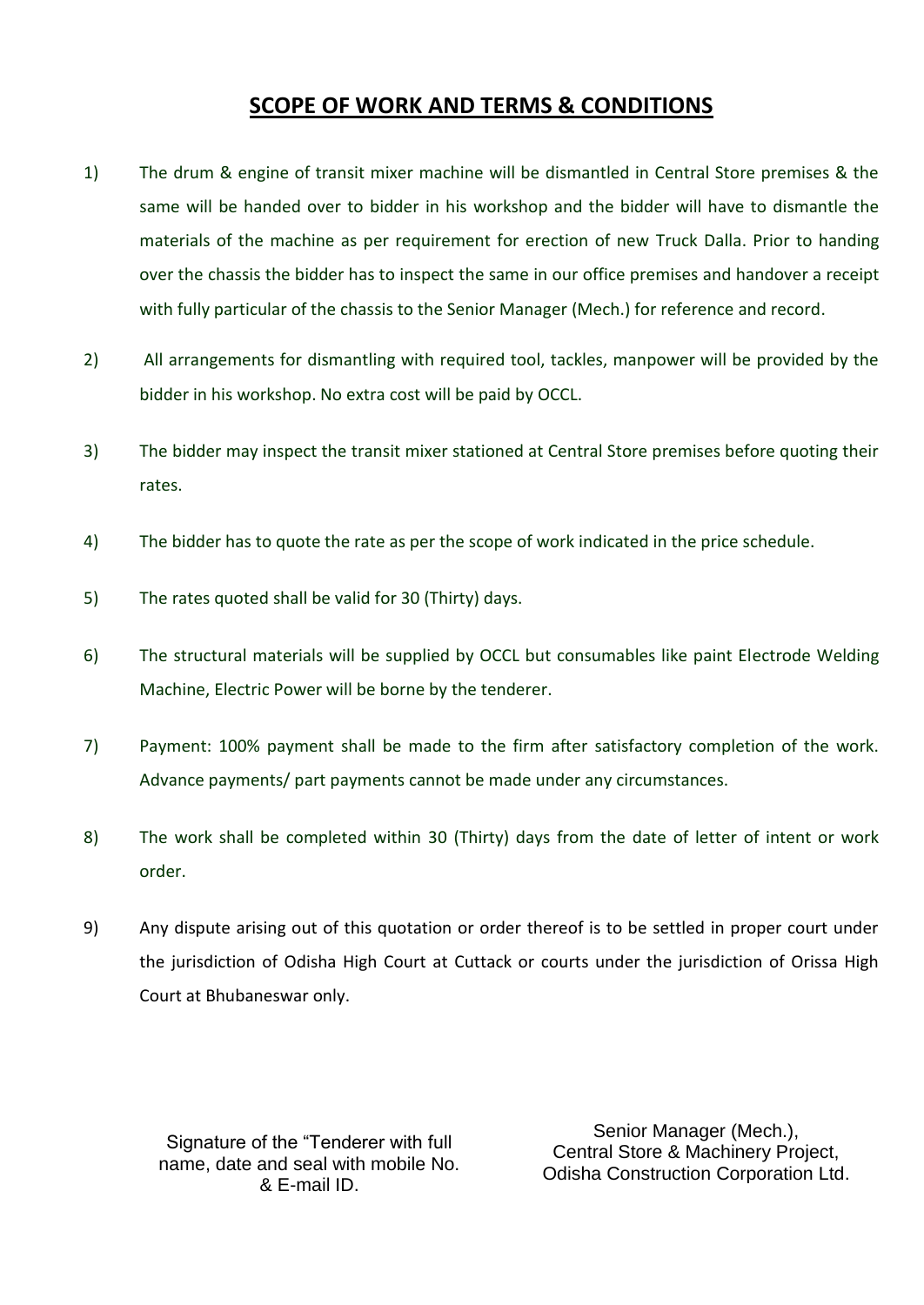## **GENERAL TERMS AND CONDITIONS**

#### 1. **DEFINITIONS**:

- i) **"CORPORATION"** means "**ODISHA CONSTRUCTION CORPORATION LTD, ("OCCL" in short)"** with registered office at Unit – VIII, Gopabandhunagar, Bhubaneswar-751012 (Odisha) represented through its Managing Director or any other officer as designated by the "Corporation" from time to time.
- ii) **"ENGINEER-IN-CHARGE"** means the qualified engineer deployed by the "Corporation" at work site for the works including the Senior Manager (Mech.), Odisha Construction Corporation Ltd., Central Store & Machinery Project, Unit-VIII, Bhubaneswar – 12 or their authorized person."
- iii) **"AGENCY"** means the person / firm / organization having relevant experience with subsequent technical person, machinery, materials etc. have been awarded by OCCL to execute the work satisfactorily as per scope indicated herein within stipulated period.

#### 2. **AGREEMENT**:

The "Agency" shall enter into an agreement with the "Engineer-in-Charge" in the format on requisite value of stamp paper prescribed for the purpose by the "Corporation" within a stipulated period to be specified by the "Engineer-in-Charge" failing which the EMD shall be forfeited. The work may be awarded in favour of some other agency at the discretion of the "Corporation".

#### 3. **CONDITIONS FOR EXECUTION OF WORK.**

The tender shall quote their rates for the work to be executed at sites inclusive of all levies, duties, transportation, transit insurance etc.

#### 4. **RATE**:

The rate quoted by the tenderer is to be indicated in Rupees, which shall be valid for the full period of execution or till completion of work whichever is later. No escalation or price variation in whatsoever form shall be entertained. The rates quoted by the "Agency" should be firm for the entire period of execution.

The "Agency" shall quote the rates to complete the works as per specifications inclusive of all transportation, handling, loading, lift, taxes, duties, levies, incidental expenses etc. that will be applicable on the work to be executed by him. No claim in this regard in whatsoever form shall be entertained.

#### 5. **PAYMENT TERMS**:

- i) No advance, price escalation and price adjustment shall be paid for the work. The rates shall remain firm throughout the agreement period.
- ii) The Agency will bear the full cost of rectification or replacement of works required as per direction of "Engineer-in-Charge".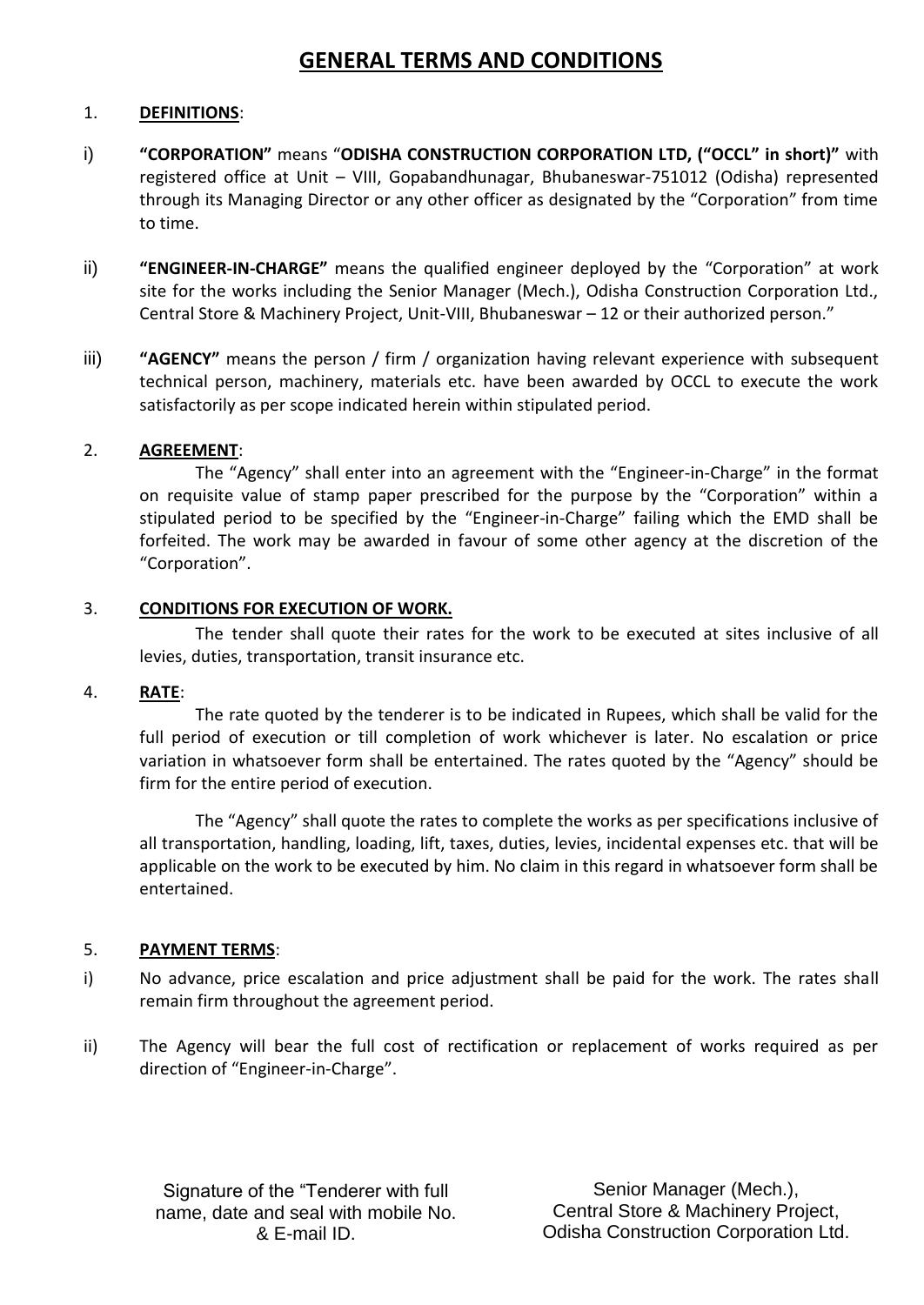#### 6. **INCOME TAX, GST, OTHER TAXES, DUTIES, LEVIES ETC**. :

Income Tax at the prevailing rate from time to time will be deducted from each bill of the "Agency" and shall be deposited with Income Tax Authorities. No GST on works contract shall be levied from the bills of "Agency". However, the "Agency" shall bear sales tax/ GST on materials procured by him. Any other taxes, duties, royalties, levies etc. as applicable from time to time shall also be deducted.

#### 7. **WORKMEN COMPENSATION**:

In case of any loss due to accident arising during / in connection with execution of the contract, the "Agency" will pay compensation to his workmen. The "Agency" will be fully responsible for his workmen as per workmen's compensation Act and Labour Laws in force during entire period of execution of contract.

#### 8. **INFORMATION OF WORKMEN**:

The "Agency" will make his own arrangements of labour and shall furnish all information of workmen employed by him like name, father's name, full permanent address, sex and age to the "Engineer-in-Charge" along with the pay.

#### 9 **STATUTORY REQUIREMENTS**:

The "Agency" shall comply all statutory requirements applicable at site of work such as Minimum Wage Act, Labour Act, Factory Act, Workmen's Compensation Act, Provident Fund Rules, etc. A certificate to this effect shall be enclosed by the "Agency" Bill for payment.

#### 10 **MINIMUM AGE OF WORKMEN**:

The "Agency" shall not employ any person, who is below the age of 18 (Eighteen) years or unfit for the tendered items. The "Engineer-in-Charge" shall have right to decide, whether any labour employed by the "Agency" is below the age of 18 (Eighteen) years or unfit and refuse to allow any labour, whom he decides to be below the age of 18 years or unfit for any other reason.

#### 11 **LABOUR LICENCE**:

The "Agency" has to obtain valid labour license and maintain all records at his own cost as per the conditions laid down in the labour rules in vogue and amended from time to time.

Signature of the "Tenderer with full name, date and seal with mobile No. & E-mail ID.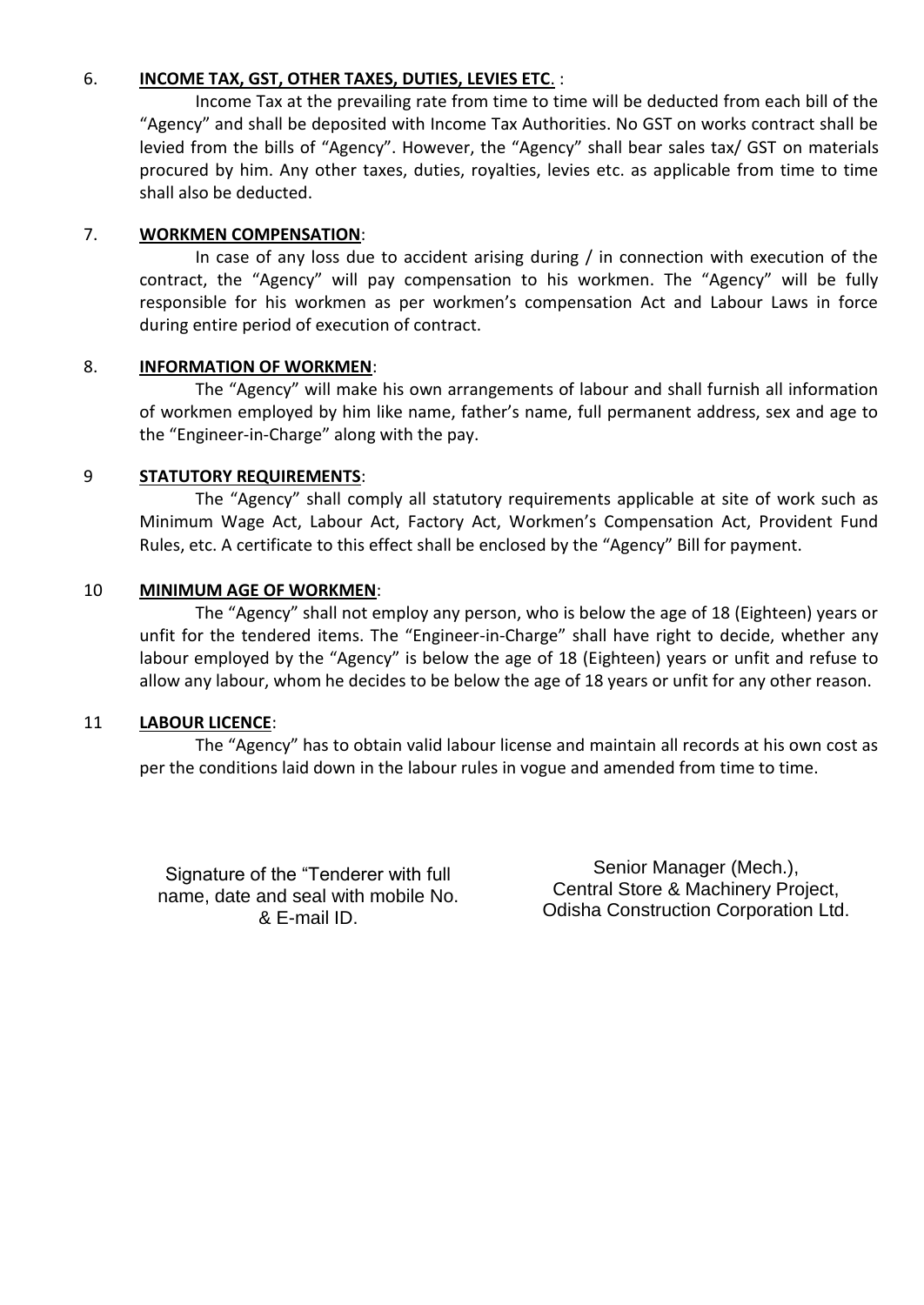#### 12 **MINIMUM WAGES ACT**:

The "Agency" shall pay wages of each labour at the rate not less than the wages as per Minimum Wages Act in force and as may be amended from time to time. The "Engineer-in-Charge" has the right to enquire into and decide on any complaint of the labourers relating to non-payment or less payment of wages to them and his decision will be final and binding on the "Agency".

#### 13 **INSURANCE**:

The workmen insurance shall be the responsibility of the "Agency". He shall produce the records in support of workmen insurance to the "Engineer-in-Charge" for check and record. Further the materials supplied and work executed shall be fully insured by supplier under compressive insurance policy covering all risk against loss or damaged incidental manufacturer or acquisition, transportation, storage execution and till acceptance/handing over of the completed work.

#### 14 **IDLE LABOUR**:

"OCCL" will not be held responsible for idle labourers of the "Job-worker" for any reason, whatsoever and no claim on this account will be entertained.

#### 15 **CLAIMS AND LIABILITIES**:

All claims/liabilities etc. arising out of Explosives Act and Labour laws shall be borne by the "Agency" and he shall keep the "Corporation" indemnified against them and also in case of injuries or death of labourer(s) resulting from accidents during the execution of the work.

#### 16 **SAFETY**:

The "Agency" should abide by the safety laws and rules of statutory bodies, "Corporation" and owner as per direction of "Engineer-in-Charge" and Safety Officers inspecting from time to time.

#### 17 **WATCH AND WARD**:

The "Agency" shall arrange watch and ward and safety of his materials, vehicles, equipments, etc. at the sites at his own cost. No accommodation will be provided by OCCL. The Agency has to arrange accommodation for their working staff during execution of work as well as proper shed for storage of materials with safety precautions.

#### 18 **RESPONSIBILITY OF JOB-WORKER**:

The work shall be completed by the "Agency" in all respect within the stipulated period of completion and the responsibility of the "Agency" shall cease only, when the items are fully accepted by the owner after erection of the crane at Spillway site of Ret Irrigation Project.

#### 19 **SITE VISIT**:

The "Agency", interested to participate in the tender, should visit the site of work and get himself acquainted with site conditions and tendered work before submitting the tender.

Signature of the "Tenderer with full name, date and seal with mobile No. & E-mail ID.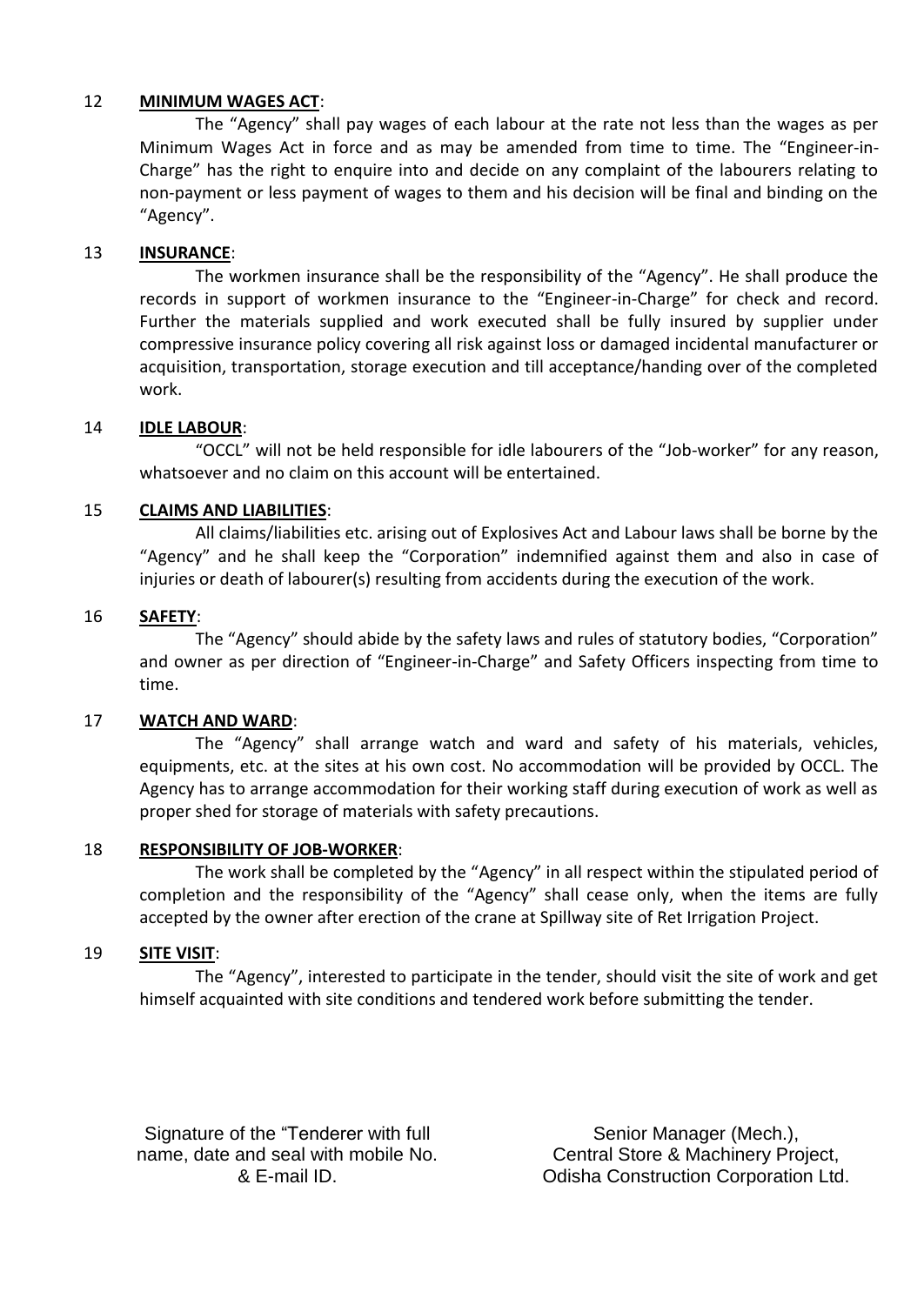#### 20 **BREACH OF CONTRACT**:

The EMD is liable to be forfeited in the event of breach of contract and the agreement shall be terminated. The dues of the "Corporation" including due of labourers / workmen and other statutory payable liabilities payable by the "Corporation" as principal employer shall be cleared by the "Agency". The decision of the "Engineer-in-Charge" in this regard shall be final and binding on the "Agency". The amount remaining as outstanding against the "Agency" after adjustment of his dues shall be payable by him to "OCCL". If necessary, legal action may be taken for recovery of the dues of the "Corporation" including labour and statutory dues to be cleared by the "Corporation" as principal employer and "OCCL" reserves the right to recover the payable amount from the "Agency" from works done by his under any other organization or from his properties.

#### 21 **RIGHT OF THE "CORPORATION**":

The "Corporation" reserves the right to cancel a particular tender call or all tender calls without assigning any reason thereof. The offer of any tenderer or all may be cancelled without assigning any reason thereof.

#### 22 **FORCE MEASURE**:

Neither party shall be liable to the other for any loss or damage occasioned by or arising out of acts of God such as unprecedented flood, volcanic eruption, earthquake or other convulsion of nature and other acts such as but not restricted to invasion, the act of foreign countries, hostilities, or war-like operations before or after declaration of war, rebellion, military or usurped power which prevent performance of the contract and which could not be foreseen or avoided by a prudent person.

#### 23 **JURISDICTION**:

For all liabilities created under the various contractual obligations/impositions under this agreement, the "Agency" undertakes not to raise any dispute or litigations in connection there with and shall make all endeavors to resolve all disputes amicably through conciliation and in all such cases, the decision of the Managing Director, "OCCL" shall be final and binding on the "Corporation" as well as on the "Agency" failing which all such disputes arising out of the agreement shall be subject to jurisdiction of Hon'ble High Court of Orissa at Cuttack and their sub-ordinate Courts at Bhubaneswar only. Both the parties agree by mutual consent that any dispute relating to this agreement is barred from arbitration.

Signature of the "Tenderer with full name, date and seal with mobile No. & E-mail ID.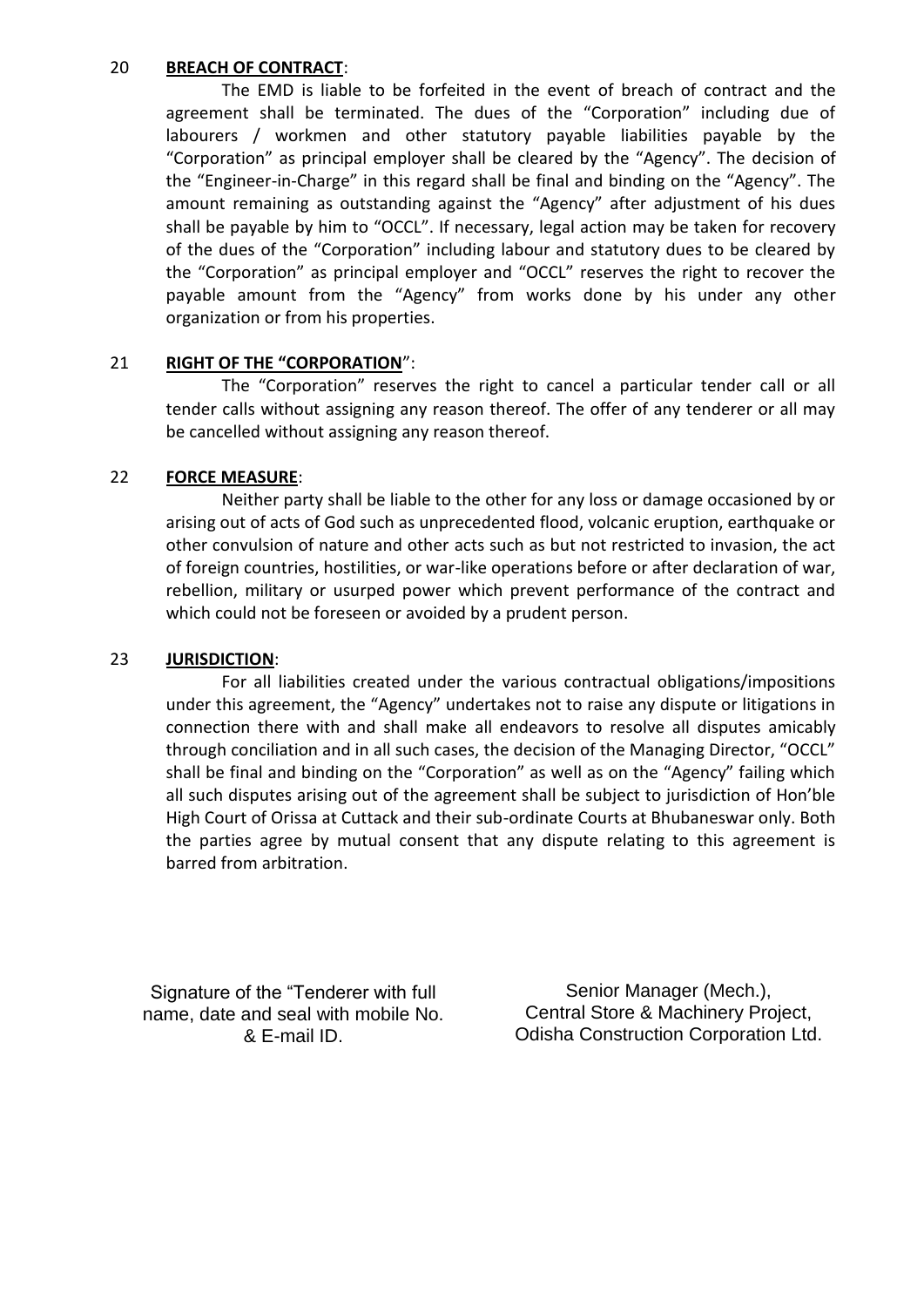## **UNDERTAKING TO BE SIGNED AND FURNISHED BY THE TENDERER ALONG WITH THE TENDER**

To,

The Senior Manager (Mech.), Odisha Construction Corporation Ltd., Central Store & Machinery Project, Unit-VIII, Gopabandhu Nagar, Bhubaneswar, (Odisha), PIN -751012

Sir,

- 1. Having gone through the tender document vide tender call notice No.02/OCC/CST-04/ Works/749/2012(Vol-II)/2021-22 Dated 13.04.2021 for "Conversion Of Ashok Leyland Transit Mixer Model: 2516 H/4C by removing its mixer drum and making up dalla body truck as per direction of Engineeer-in-Charge by supplying profile Dalla on 2516 Ashok Layland Length: 16", Height : 2'6", width: as per dash board size", I/We hereby offer our rates without any deviation.
- 2. I/We hereby undertake that, I/We shall abide by all terms and conditions in the tender call notice No. 13/OCC/CST-04/Works/749/21-22 Dated 24.11.2021 without any deviation.
- 3. In the event of my/our tender being accepted, I/We do hereby undertake to execute the work as per agreement. Failure to comply the terms and conditions laid down here-in, I/We do hereby agree that the Odisha Construction Corporation Ltd. shall have absolute right to forfeit the EMD.
- 4. Names of relations working in OCC Ltd. with their designation and address
	- (i)
	- (ii)
	- (iii)

Yours faithfully,

| Place: |  |  |
|--------|--|--|
|--------|--|--|

Date : \_\_\_\_\_\_\_\_\_\_\_\_\_\_\_\_\_\_\_

Signature of the "Tenderer with full name, date and seal with mobile No. & E-mail ID.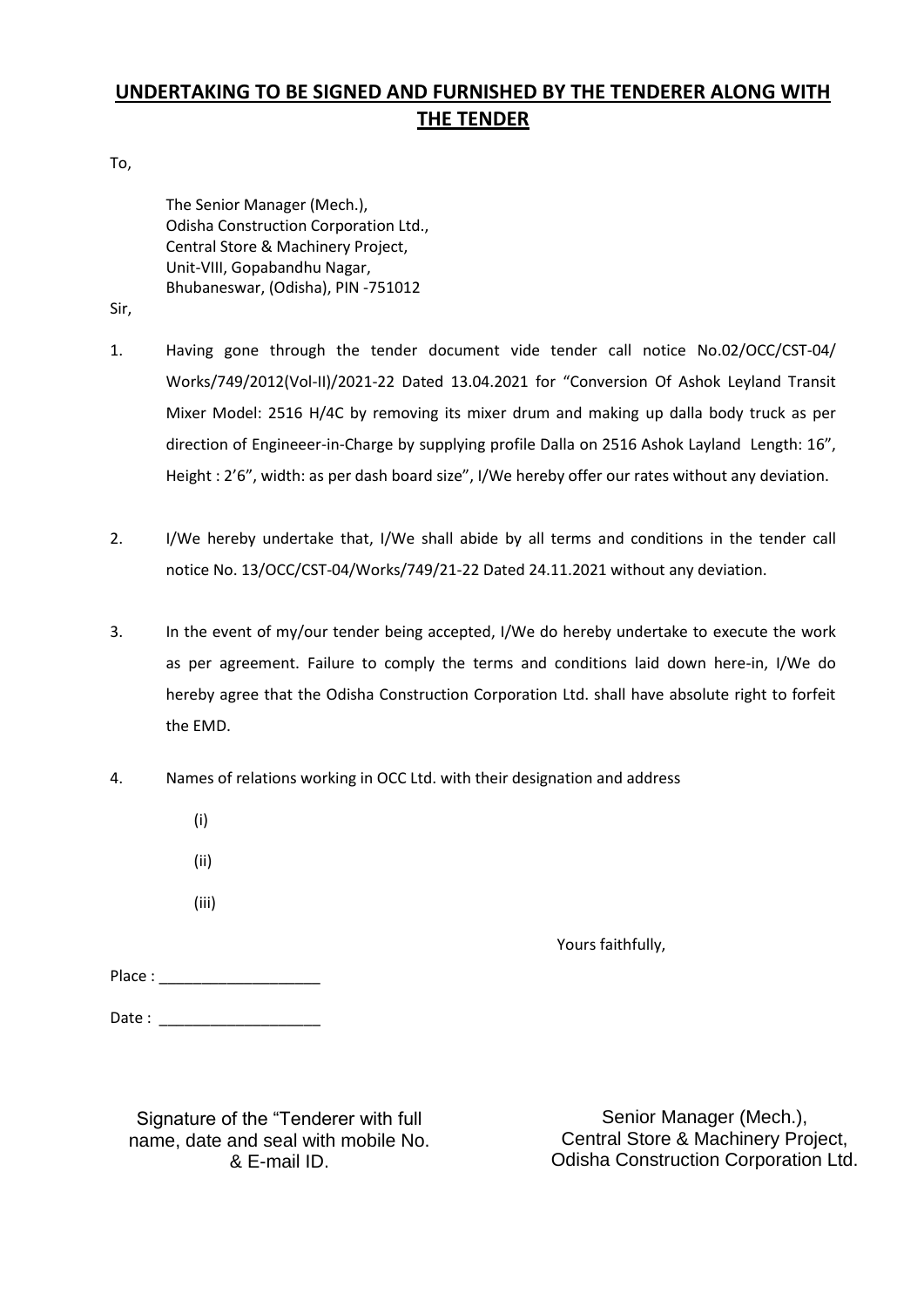#### **DETAILS OF DOCUMENTS SUBMITTED ALONG WITH THE TENDER**

- 1. Attested photocopy of CST Clearance Certificate.
- 2. Attested photocopy of PAN Card.

| 3. Cost of tender document Rs. ______________                                                  |             |
|------------------------------------------------------------------------------------------------|-------------|
|                                                                                                | ) only vide |
| account payee Demand Draft No. _____________Dated _______________________________ in favour of |             |
| "Odisha Construction Corporation Ltd." and issued by (Name of Bank and Branch with             |             |
|                                                                                                |             |
|                                                                                                |             |
|                                                                                                |             |

4. Declaration of Form– 27C for exemption of Tax Collected at Source (TCS).

Signature of the "Tenderer with full name, date and seal with mobile No. & E-mail ID.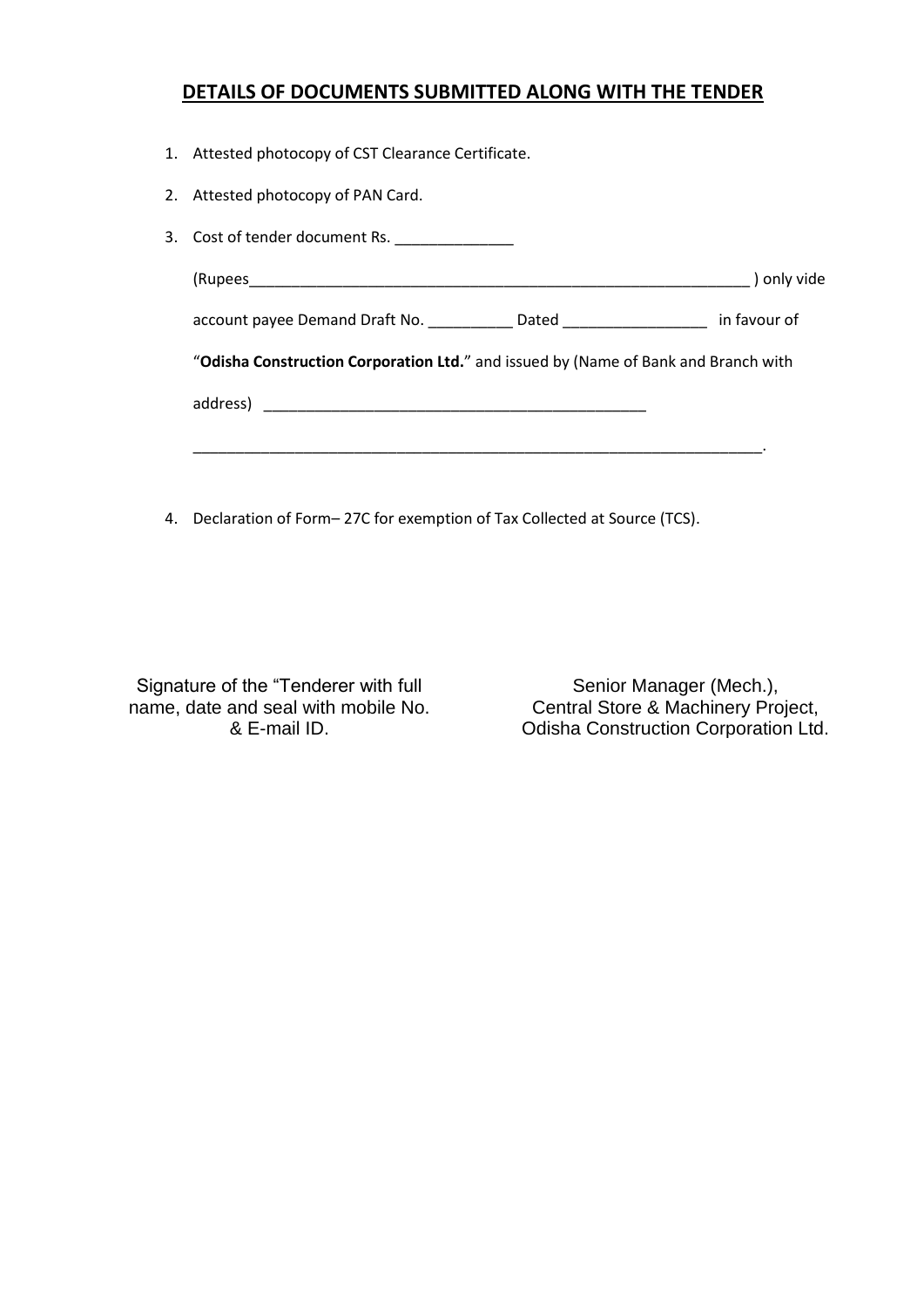## **PRICE BID**

| SI.<br>No.     | <b>Description</b>                                              |       | Rate quoted in Rs.  |          |
|----------------|-----------------------------------------------------------------|-------|---------------------|----------|
|                |                                                                 | Qnty. | In figures          | In words |
| 1              | Charges for fabrication of New Dallah over Old Truck<br>Chassis |       |                     |          |
| $\overline{2}$ | <b>Charges for Denting</b>                                      | 1 No. |                     |          |
| 3              | Charges for Painting including cost of Paints                   |       |                     |          |
| 4.             | Cost of Consumable like Gas/Welding Rod/Grinding<br>Store Etc.  |       |                     |          |
|                |                                                                 |       |                     |          |
|                |                                                                 |       | Total:              |          |
|                |                                                                 |       | <b>GST</b>          |          |
|                |                                                                 |       | <b>Grand Total:</b> |          |

Signature of the "Tenderer with full name, date and seal with mobile No. & E-mail ID.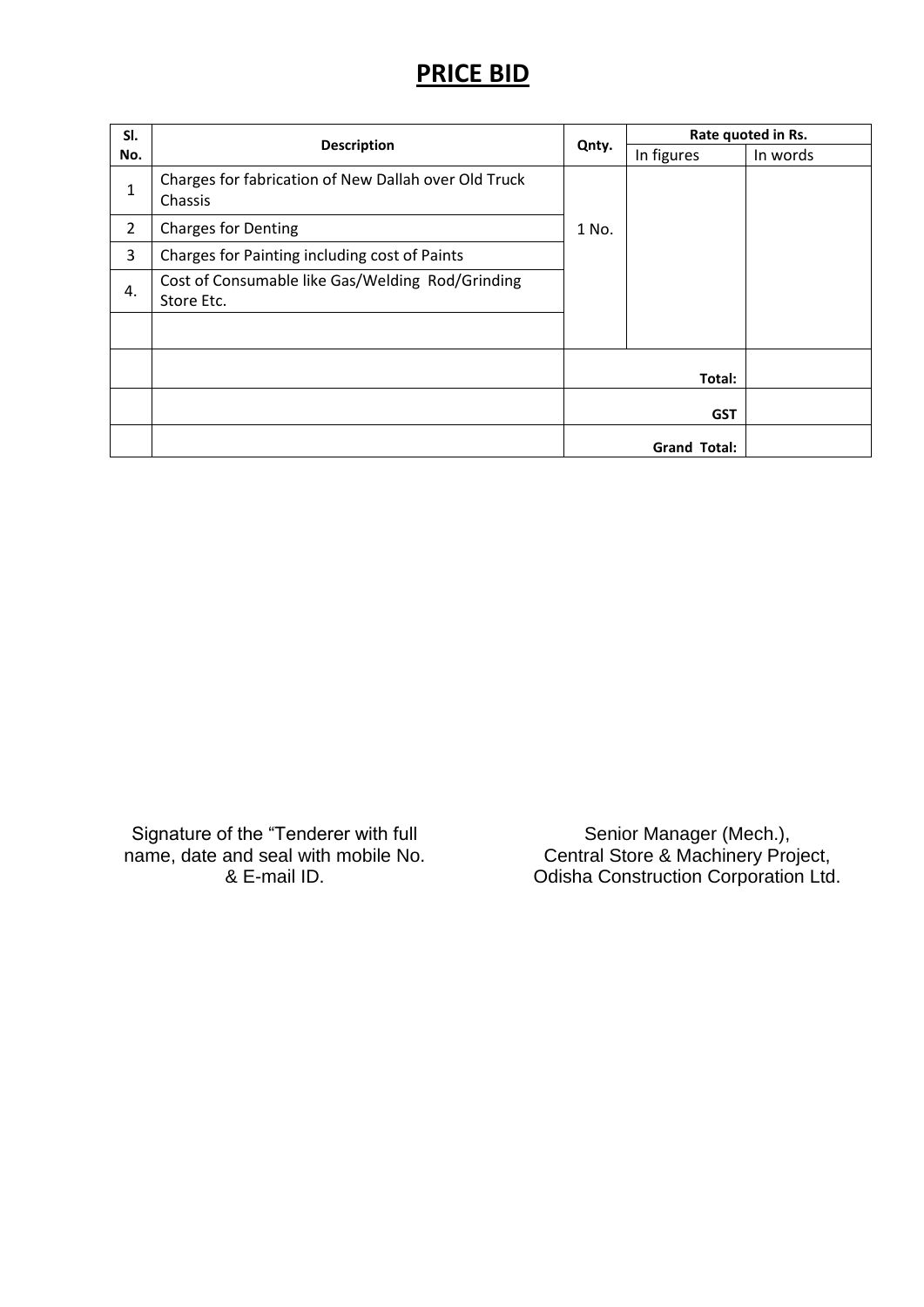# **ODISHA CONSTRUCTION CORPORATION LTD.**

## **(A GOVERNMENT OF ODISHA UNDERTAKING)**

**CENTRAL STORE & MACHINERY PROJECT,**

**BHUBANESWAR – 751012 (ODISHA)**

**No.OCC/CST-04/Works/749/21\_\_\_\_\_\_\_\_/ Dt.\_\_\_\_\_\_\_\_/**

### **Tender call notice No.13/OCC/CST-04/WORKS/749/21 dated 24.11.2021**

- Name of work : LABOUR CHARGES FOR CONVERSION OF ASHOK LEYLAND TRANSIT MIXER MODEL: 2516 H/4C BY REMOVING ITS MIXER DRUM FOR MAKING UP NEW DALLA BODY TRUCK, REPAIRING AND REFURBISHING OF DRIVER'S CABIN INCLUDING SUPPLY OF PAINTS, CONSUMABLES, ELECTRODES, DENTING, PAINTING AS PER DIRECTION OF ENGINEER-IN-CHARGE**.**
- 1. On behalf of M/s Odisha Construction Corporation Ltd. ("OCCL"), the Senior Manager (Mech.), Central Store & Machinery Project, Bhubaneswar-751012 (Odisha) invites sealed tender from the interested tenderers for the following works.

| SI.<br>No. | Name of the work                                | <b>Cost of Tender</b><br>Document + CGST<br>@ 9%+ SGST @<br>9% in Rs. | Period of<br>completion. |
|------------|-------------------------------------------------|-----------------------------------------------------------------------|--------------------------|
| 1          | LABOUR CHARGES FOR CONVERSION OF ASHOK          |                                                                       |                          |
|            | LEYLAND TRANSIT MIXER MODEL: 2516 H/4C BY       |                                                                       | (One)<br>1               |
|            | REMOVING ITS MIXER DRUM FOR MAKING UP NEW       | $708/-$                                                               | Month                    |
|            | DALLA BODY TRUCK, REPAIRING AND REFURBISHING OF |                                                                       |                          |
|            | DRIVER'S CABIN INCLUDING SUPPLY OF PAINTS,      |                                                                       |                          |
|            | CONSUMABLES, ELECTRODES, DENTING, PAINTING AS   |                                                                       |                          |
|            | PER DIRECTION OF ENGINEER-IN-CHARGE.            |                                                                       |                          |

- 2. The tender document may be purchased from the office of the Senior Manager (Mech.), Odisha Construction Corporation Ltd., Central Store & Machinery Project, Bhubaneswar-751012 during office hours from **24.11.2021** to **30.11.2021** (up to **1.00 PM** of **30.11.2021**) on payment of nonrefundable cost of tender document as indicated in the table above in shape of Demand Draft drawn on any Nationalized / Scheduled bank payable at Bhubaneswar only in favour of **Odisha Construction Corporation Ltd.- Project Account/** may be deposited cash in the concerned office. Interested tenderers may obtain further information, if any, from the undersigned.
- 3. The tender document may be downloaded from OCCL website **[www.odishaconstruction.com](http://www.odishaconstruction.com/)** and non-refundable cost of tender document amounting to **Rs. 708/-** (Rupees Seven hundred eight) only inclusive of CGST @ 9% & SGST @ 9% in shape of Account Payee Demand Draft drawn on any nationalized / scheduled bank payable at Bhubaneswar only in favour of **Odisha Construction Corporation Ltd.-Project Account** / Money Receipt may be deposited along with the tender.
- 4. The tender must be submitted to the Senior Manager(Mech.), Odisha Construction Corporation Ltd., Central Store & Machinery Project, Bhubaneswar-751012 (Odisha) on or before **3.00 PM** on **30.11.2021** and will be opened on the same day at **4.00 PM** in the presence of the tenderers, who may like to be present. If there will be a public holiday on the last date of sale of tender document and receipt & opening of the tender as specified above, the tender document will be sold and tender will be received & opened on the next working day at the same time and venue.